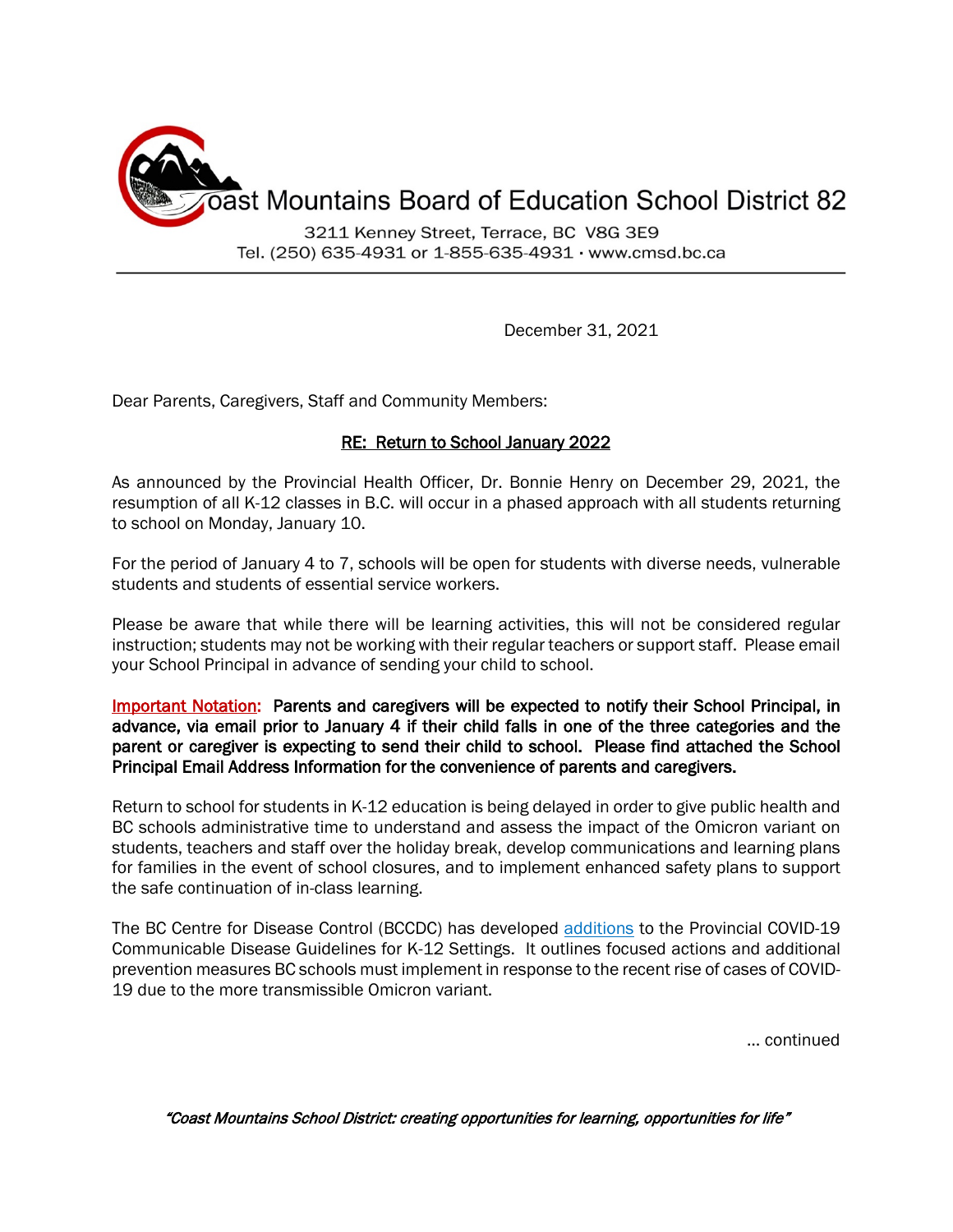

Parents, Caregivers, Staff and Community Members **December 31, 2021** 

RE: Return to School January 2022

Page 2

The Province and Coast Mountains School District 82 encourage eligible students and unvaccinated adults to be vaccinated – it remains the best protection against severe outcomes from COVID-19, to stay home when sick, and to wear a mask. The safety of students and staff has been our focus from the beginning of the pandemic and we will continue to make decisions based on the guidance from health authorities.

\_\_\_\_\_\_\_\_\_\_\_\_\_\_\_\_\_\_\_\_\_\_\_\_\_\_\_\_\_\_\_\_\_\_\_\_\_\_\_\_\_\_\_\_\_\_\_\_\_\_\_\_\_\_\_\_\_\_\_\_\_\_\_\_\_\_\_\_\_\_\_\_\_\_\_\_\_\_\_\_\_

Most questions can be directed to your School Principal for assistance. If you have specific questions related to COVID-19, please forward your question to [covid@cmsd.bc.ca,](mailto:covid@cmsd.bc.ca) which comes directly to my email inbox.

Yours truly,

Janet Meyer Superintendent of Schools

Attachment:

*CMSD82 School Principal Email Address Information*